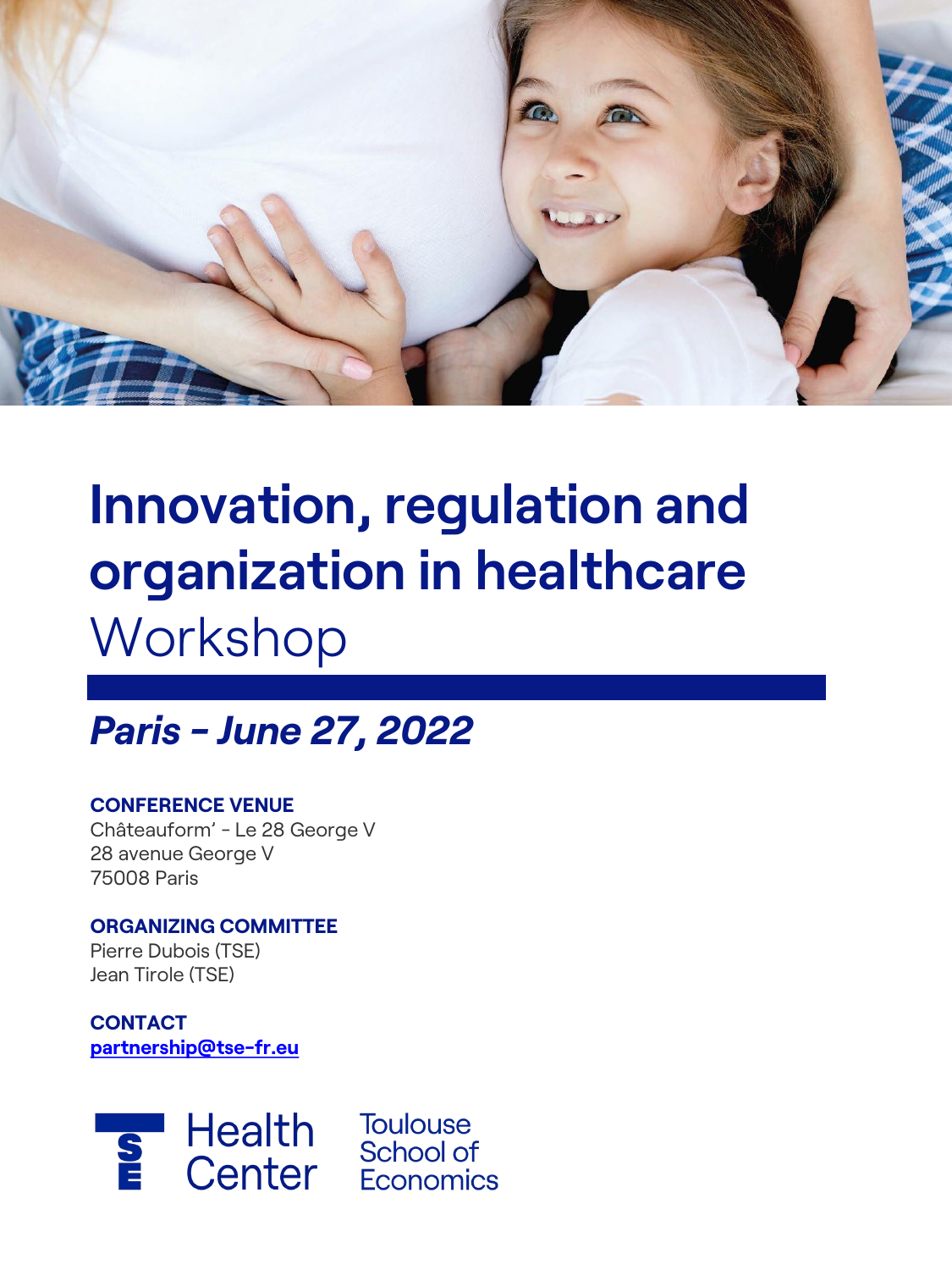## **PROGRAM**

|                                                            | 9:00 am - 2:00 pm On the same day before the workshop: LEEM Conference<br>"Ré-inventer l'économie du médicament de demain"<br>with the participation of Pierre Dubois and Jean Tirole (TSE).<br>Same venue. Event in French only. Program and separate<br>registration. |
|------------------------------------------------------------|-------------------------------------------------------------------------------------------------------------------------------------------------------------------------------------------------------------------------------------------------------------------------|
| <b>From 2:00 pm</b>                                        | <b>Registration &amp; Welcome</b>                                                                                                                                                                                                                                       |
| $2:30$ pm – $2:35$ pm<br>Duration: 5'                      | <b>Introduction</b><br><b>Pierre Dubois (TSE)</b>                                                                                                                                                                                                                       |
| $2:35$ pm – $4:00$ pm<br>Duration: 1h 25'                  | <b>Session 1: Price regulation, innovation and access to</b><br><b>innovative drugs</b><br>15' presentation - 10' Q&A                                                                                                                                                   |
|                                                            | Chair: <b>Margaret Kyle</b> (Mines Paris Tech)                                                                                                                                                                                                                          |
|                                                            | <b>Luca Maini</b> (University of North Carolina, Chapel Hill)<br>"Reference Pricing in Europe and Beyond"                                                                                                                                                               |
|                                                            | <b>Ariel Stern</b> (Harvard Business School)<br>"Regulatory Incentives for Innovation: the FDA's Breakthrough<br>Therapy Designation"                                                                                                                                   |
|                                                            | <b>Pierre Dubois (TSE)</b><br>"Drug Shortages Determinants"                                                                                                                                                                                                             |
| $4:00 \text{ pm} - 4:20 \text{ pm}$ Break<br>Duration: 20' |                                                                                                                                                                                                                                                                         |
| $4:20 \text{ pm}$ – 5:45 pm<br>Duration: 1h 25'            | <b>Session 2: Healthcare savings sources and better</b><br>quality of care<br>15' presentation - 10' Q&A                                                                                                                                                                |
|                                                            | Chair: <b>David Bardey</b> (University of Los Andes, TSE)                                                                                                                                                                                                               |
|                                                            | <b>Thierry Magnac (TSE)</b><br>"Optimal Intertemporal Setting of Drug Expenses: Hepatitis C<br>as a case study"                                                                                                                                                         |
|                                                            | <b>Carol Propper</b> (Imperial College London)<br>"Team Production in Healthcare"                                                                                                                                                                                       |
|                                                            | <b>Julian Reif</b> (University of Illinois)<br>"Health Risk and the Value of Life"                                                                                                                                                                                      |
| 5:45 pm - 6:00 pm Closing words<br>Duration: 15'           | On what the research agenda should focus on ahead<br><b>Jean Tirole (TSE)</b>                                                                                                                                                                                           |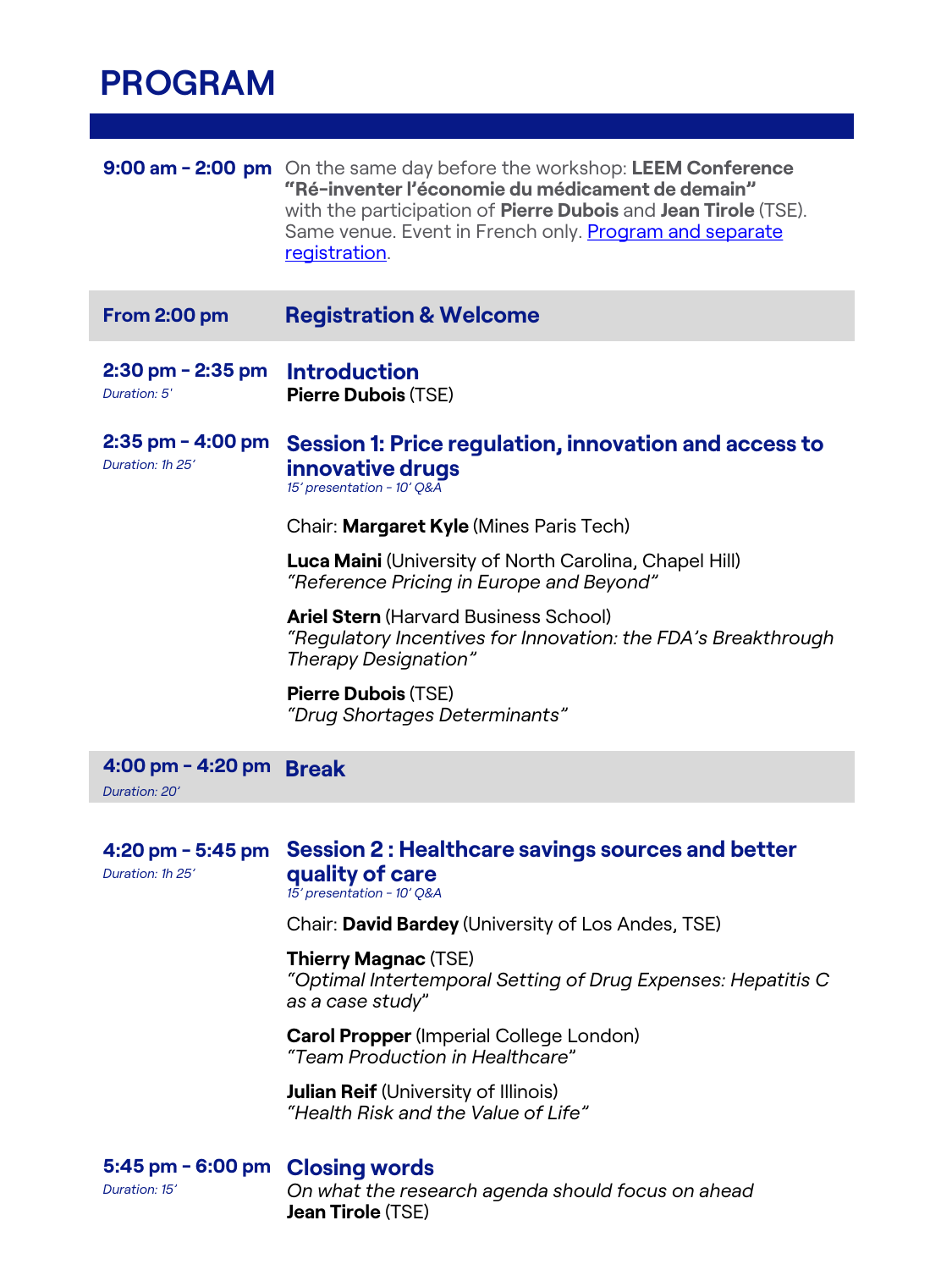## **SPEAKERS**

## David Bardey, Toulouse School of Economics



David Bardey is professor at the University of Los Andes (Colombia) and an associate researcher at the Toulouse School of Economics. His fields research are health economics, industrial organization, labor economics and contract theory. He is a renowned specialist of health economics, especially drugs price regulation and innovation in the pharmaceutical industry, two-sided markets applied to health economics and genetic tests and personalized medicine.

[About](https://www.tse-fr.eu/people/david-bardey?tab=bio-and-research-interests) 

## Pierre Dubois, Toulouse School of Economics



[About](https://www.tse-fr.eu/fr/people/pierre-dubois) 

Pierre Dubois is Professor of Economics at TSE, fellow of the CEPR and of the Institute for Fiscal Studies in London and TSE Health Center's Director. He has been assistant professor at the University of Montréal, has held visiting positions at Berkeley, Northwestern University and Harvard University. He has also been Scientific Director of TSE.

His work includes research on industrial organization, demand models, household behavior, health and pharmaceuticals, food demand, development economics and applied econometrics.

#### *Presentation overview*

#### *"Drug Shortages Determinants"*

Using data on usage of pharmaceuticals in France over several years as well as price information for France and other European countries, Pierre Dubois and his fellow researchers have modeled the possible undersupply of drugs to evaluate the occurrence of drug shortages as well as their magnitude. Pierre Dubois will share the latest research findings on the links between these phenomena and drug pricing as well as a methodology for measuring the economic losses implied by drug shortages.

## Margaret Kyle Mines Paris Tech



Margaret Kyle holds the Chair in Markets for Technology and Intellectual Property at MINES ParisTech and is a member of the Conseil National de Productivité in France. She previously held positions at Carnegie Mellon University, Duke University, London Business School and the Toulouse School of Economics.

She is a renowned specialist of innovation, productivity, competition in the pharmaceutical industry.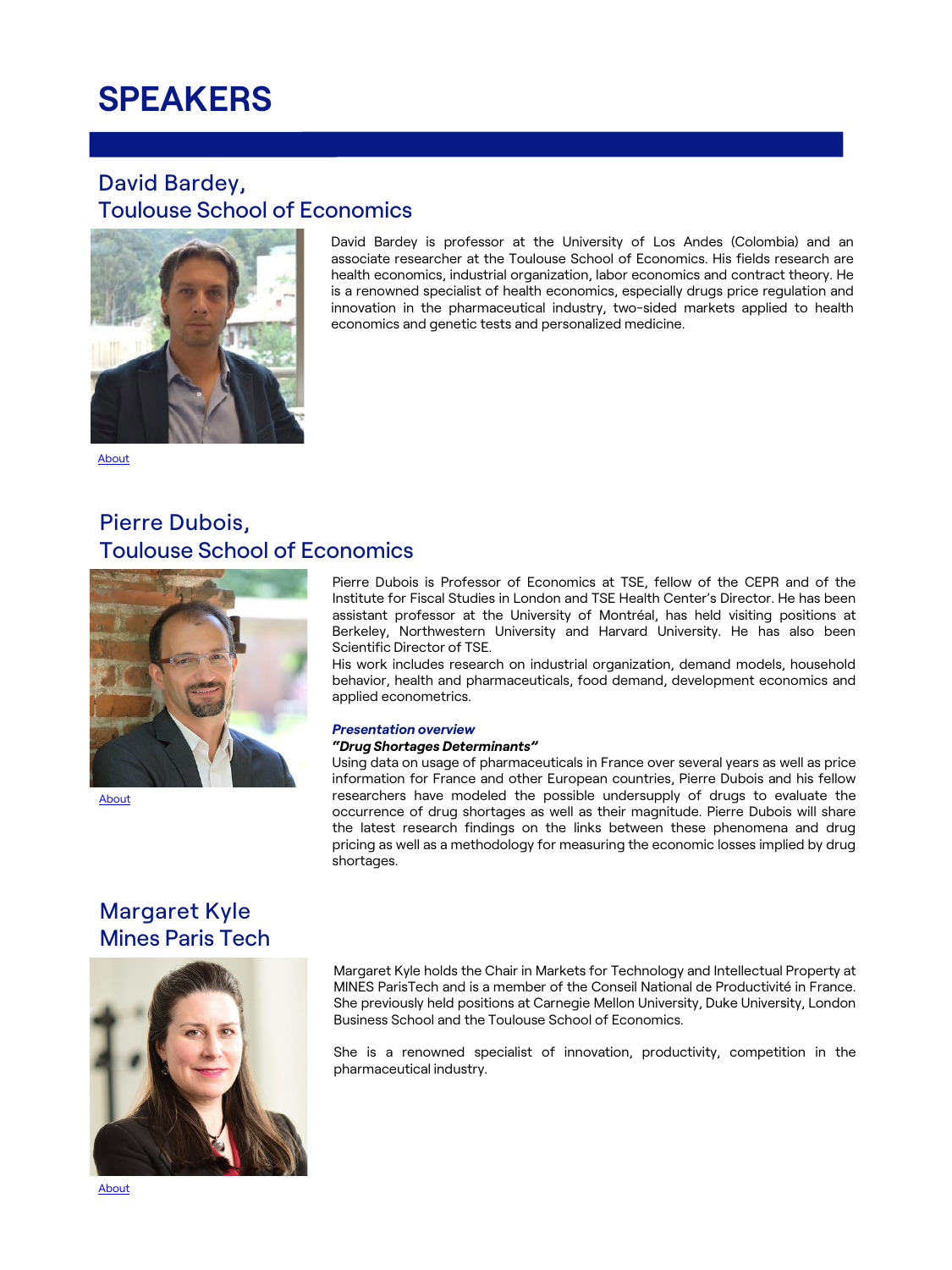## Thierry Magnac Toulouse School of Economics



[About](https://www.tse-fr.eu/people/thierry-magnac)

Thierry Magnac is professor of Economics at TSE. He is a fellow of the econometric society and a Member of the Board of Directors of the International Association for Applied Econometrics. He has received an ERC advanced grant for his research.

#### *Presentation overview*

*"Optimal Intertemporal Setting of Drug Expenses: Hepatitis C as a case study"*

This paper studies the intertemporal trade-offs that health authorities face when considering the control of an epidemic using new expensive medical treatments. As an application, we focus on the case-study of Hepatitis C whose treatment underwent a major upheaval when efficient drugs were introduced around 2014.

## Luca Maini University of North Carolina, Chapel Hill



[About](https://www.lucamaini.com/) 

Luca Maini is Assistant Professor at UNC Chapel Hill and a Research Fellow of the Cecil G. Sheps Center for Health Services Research.

His research is at the intersection between industrial organization and health economics, with a particular focus on the regulation of pharmaceutical markets.

#### *Presentation overview*

### *"Reference Pricing in Europe and Beyond"*

How does external reference pricing (ERP) affect access to innovative drugs across Europe? Luca's research suggests that ERP significantly increases launch delays in low-income European countries limiting their access to innovative therapies. He will offer insight into the mechanisms the E.U. could put in place to remove these delays.

## Carol Propper Imperial College London



Carol Propper is professor of economics at Imperial College London, world renowned specialist of health economics. She has been the President of the Royal Economic Society and she was a member of President Macron's expert commission on major economic challenges (Blanchard-Tirole report). She is a fellow of the British Academy and an international fellow of the National Academy of Medicine.

### *Presentation overview*

#### *"Team Production in Healthcare"*

How health care organization matters for the economic efficiency of the whole system? And where are the possible sources of savings for the national health insurance systems such as the one of the UK or France? A potential light in the unsolvable dilemma faced by policy makers between quality of care and the public finance sustainability.

[About](https://www.imperial.ac.uk/people/c.propper)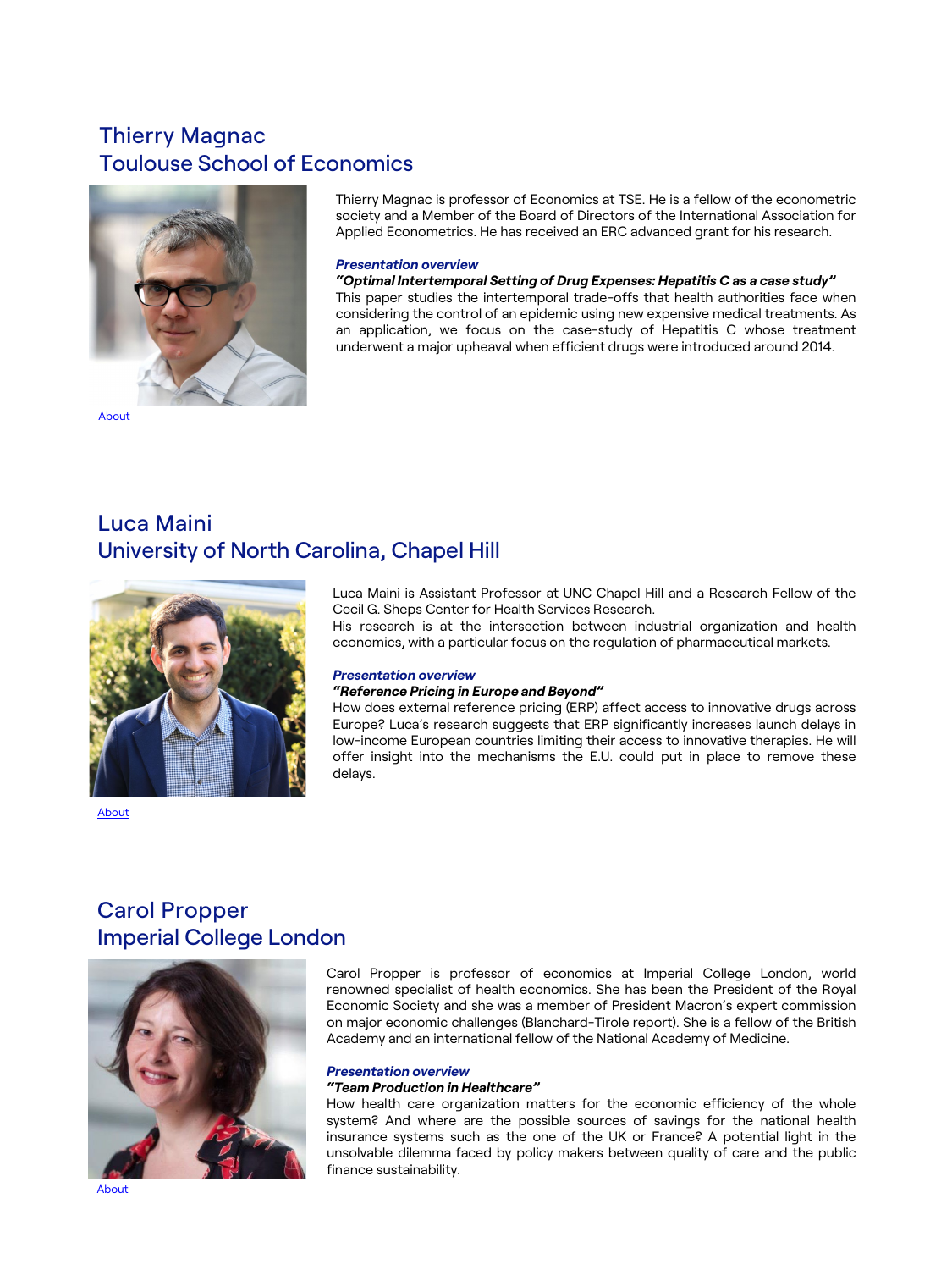## Julian Reif University of Illinois



[About](https://giesbusiness.illinois.edu/profile/julian-reif)

Julian Reif is an Associate Professor of Finance and Economics at Gies College of Business, University of Illinois. He is also a Senior Scholar at the Institute of Government and Public Affairs and a Faculty Research Fellow at the National Bureau of Economic Research. His research focuses on the determinants and value of health with a goal of informing the design of public health policies and environmental health regulation. He has studied the value of medical innovation, the health effects of prescription drug insurance, the effectiveness of workplace wellness programs, and the health effects of air pollution.

#### *Presentation overview*

### *"Health Risk and the Value of Life"*

What health-related factors affect an individual's willingness to pay to improve their health and longevity? Julian's research suggests that individuals value treatment more than prevention, even when both have the same benefits, and that reducing the risk of severe illness is worth more per quality-adjusted life-year than reducing the risk of mild illness.

## Ariel Stern Harvard Business School



[About](https://www.hbs.edu/faculty/Pages/profile.aspx?facId=735581)

Ariel Stern is the Poronui Associate Professor of Business Administration in the Technology and Operations Management Unit at Harvard Business School, where she teaches the MBA course "Transforming Health Care Delivery." From 2020-2021 Ariel served as the Director for International Health Care Economics at the Health Innovation Hub, the independent think tank of the German Federal Ministry of Health. She is a member of the Scientific Advisory Board of the German Society for Digital Medicine and advises health care start-ups.

Her research focuses on technology management and innovation in health care. Her projects consider the regulation, strategy, and economics of health care, with a focus on understanding the drivers of new product development among firms and the determinants of how new medical technologies are adopted and used in practice.

#### *Presentation overview*

#### *"Regulatory Incentives for Innovation: the FDA's Breakthrough Therapy Designation"*

Regulators of new products confront a tradeoff between speeding a new product to market and collecting additional product quality information. The FDA's Breakthrough Therapy Designation (BTD) provides an opportunity to understand how a regulator approaches this tradeoff—whether it chose to approve drugs faster but less safely, or whether it improved regulator productivity by allowing products to come to market quickly without compromising quality. In exploring mechanisms, researchers find support for reduced BTD trial design complexity. The results suggest that innovation in regulatory science can shorten R&D periods without compromising the quality of new products.

### Jean Tirole Toulouse School of Economics



Jean Tirole is honorary chairman of the Jean-Jacques Laffont Foundation (TSE) and IAST, and scientific director of TSE-Partnership. He is also affiliated with MIT, where he holds a visiting position, and the Institut de France.

He is laureate of numerous international distinctions, including the 2007 CNRS gold medal and the 2014 Sveriges Riksbank prize in economic sciences in memory of Alfred Nobel.

Professor Tirole's research covers industrial organization, regulation, finance, macroeconomics and banking, as well as psychology-based economics. His work in health economics today focuses on the source of market failures for the innovation in antibiotics as well as the regulation and ethics of digital technologies in health care.